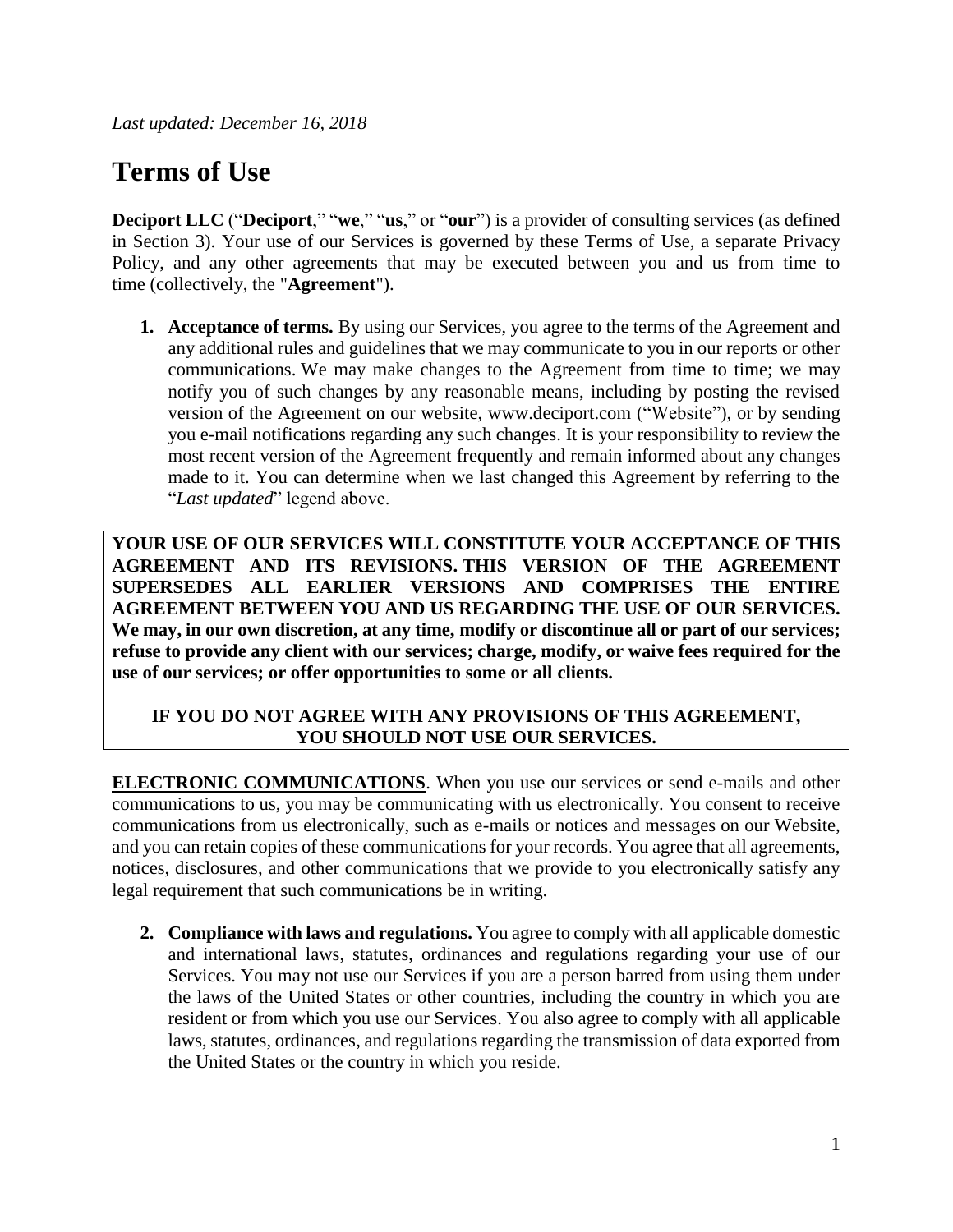**3. Services.** Our Services consist of providing consulting services for entrepreneurs and organization leaders regarding personal security matters when planning international business travel. We may produce products such as Risk and Threat Assessment Reports for Business Travel Operations Abroad, Live Consultation Sessions for Business Travel Security Considerations Abroad, and others. The Services intend to provide you with information, recommendations, and suggestions to improve your situational awareness of the foreign destinations of your travel or business operations; none of our Services should be considered as instructional. Services are not intended to be used for travel and business operations in areas considered to be "hostile environments," such as war zones, regions that suffer from known and significant crime rates, significant political violence or unrest centered specifically on your intended destination, significant direct threats of narcoticsrelated terrorism, a high frequency of kidnapping for ransom (KFR), or regions recently hit by catastrophic events (earthquake, tsunami, hurricane, etc.). You are solely responsible for the decisions you make and the actions you take based on the information and suggestions provided to you by us in the course of our Services.

#### **4. Your Information.**

- a. **Personal Information.** We may store and process a small amount of your Personal Information; that includes:
	- name;
	- e-mail address;
	- street address:
	- phone number;
	- order details and history.

You may also provide us with certain information regarding your activities and plans that may be required to provide you with our Services. We treat such information, as well as your Personal Information, strictly confidentially, and we do not sell, publish, or otherwise share it with any third parties, unless specified otherwise in the terms of the Agreement, and unless we need to share some of your information with our affiliates for purposes of providing our Services to you.

- b. **Your e-mail address.** You agree that you will provide us with your valid, current email address, both at the time of your registration with us and from time to time as your e-mail address changes.
- c. **Payment Information.** The information required to process your online payment for the Services is stored, processed, and handled entirely by a third-party provider of payment services. We do not store your debit/credit card information.
- d. **Third-party Websites.** Our website may include links to third-party websites, plugins, and applications. Clicking on those links may allow third parties to collect or share data about you. We do not control these third-party sites or applications, and are not responsible for their privacy statements, policies, or terms. When you leave our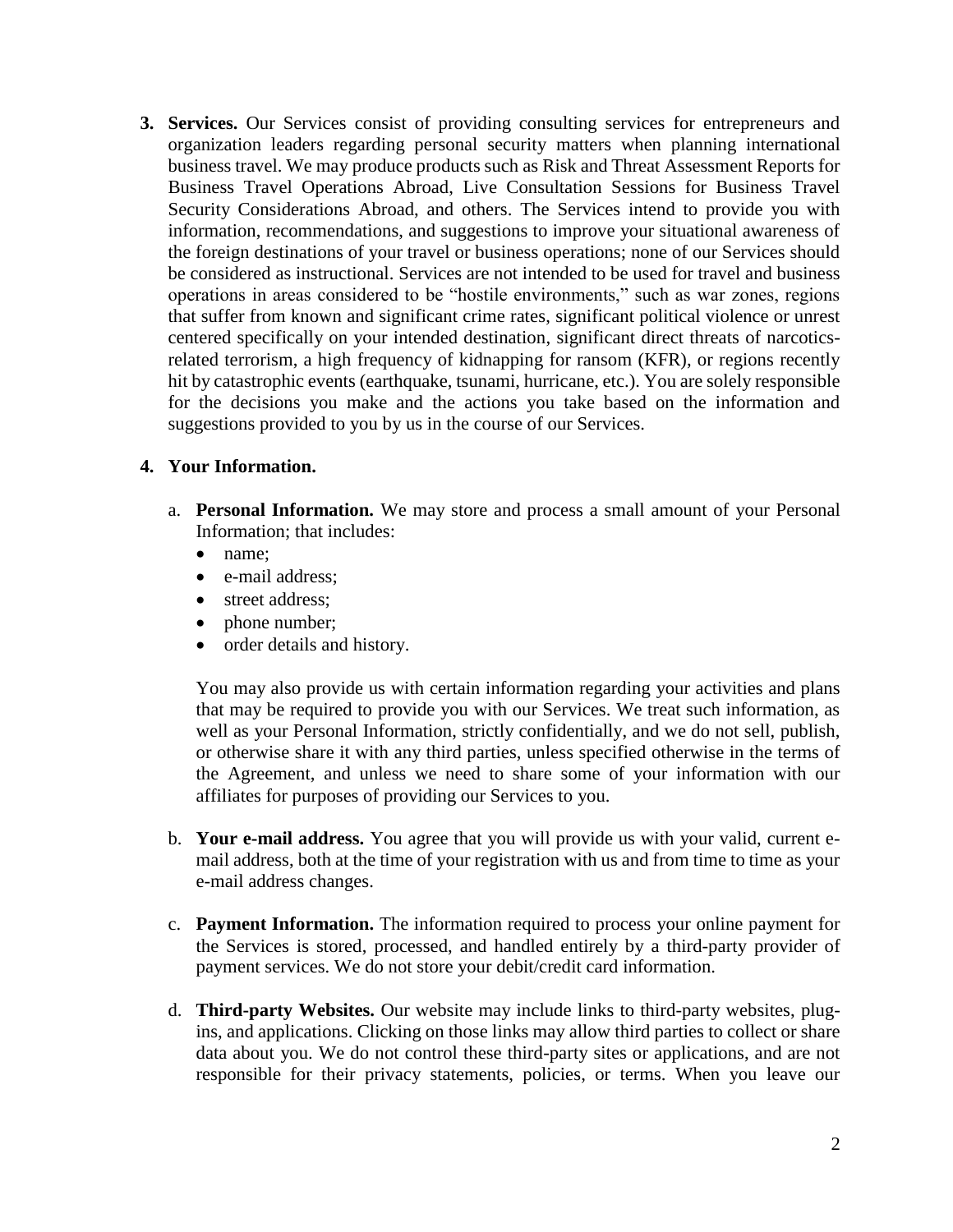website, we encourage you to read the privacy notices, policies, and terms of every other site which you visit.

e. **Cookies.** Cookies are unique identifiers that we transfer to your device to enable our systems to recognize your device. Cookies help us to improve the offered services and make use of our services more convenient. We collect data on how users interact with our website. In addition, we collect information from your computer or device, such as the IP address, browser you are using, and language settings. The information is used for statistical purposes to improve our website and to display custom content for the customer.

You can prevent your web browser from accepting new cookies or disabling cookies altogether. The "Help" feature on most browsers contains those settings. If you block or otherwise reject our cookies, you may not be able to add items to your shopping cart or proceed to checkout.

Using or deactivating cookies is your choice.

- **5. Consent to disclosure.** You acknowledge and agree that we may disclose Your Information if required to do so by law or in the good faith belief that such disclosure is reasonably necessary to: (a) comply with a current judicial proceeding, a court order or legal process served on us, (b) enforce this Agreement; (c) protect the rights, property or personal safety of our company, its members, agents, employees, users, and the public; or (d) enable the transfer or sale to another entity of all or substantially all assets in the line of business to which this Agreement relates, or upon any other company reorganization, subject to the promises made in this Agreement. We also may disclose any information about you to law enforcement or other government officials as we, in our sole discretion, believe necessary or appropriate, in connection with an investigation of fraud or other activity that is illegal or that we believe may expose us or you to legal liability.
- **6. GDPR Compliance.** At Deciport, we make good faith efforts to comply with the European Union General Data Protection Regulation ("**GDPR**"). We provide the following "**GDPR Statement**", which is supplemented by our "**GDPR Privacy Notice**" (attached as **Schedule 1**):
	- a. At Deciport, we recognize the sensitive nature of the personal data we collect and the importance of protecting it. The GDPR requires us to obtain consent from European Union ("**EU**") residents before storing and using their data in any way. It also entitles them to access their data and ask for it to be removed and forgotten from any databases on request.
	- b. We never abuse your information. You have a right to consent to how Deciport uses your data. Along with consenting, you also have the right to withdraw your consent. Below is a list of the data points we collect:
		- name;
		- e-mail address: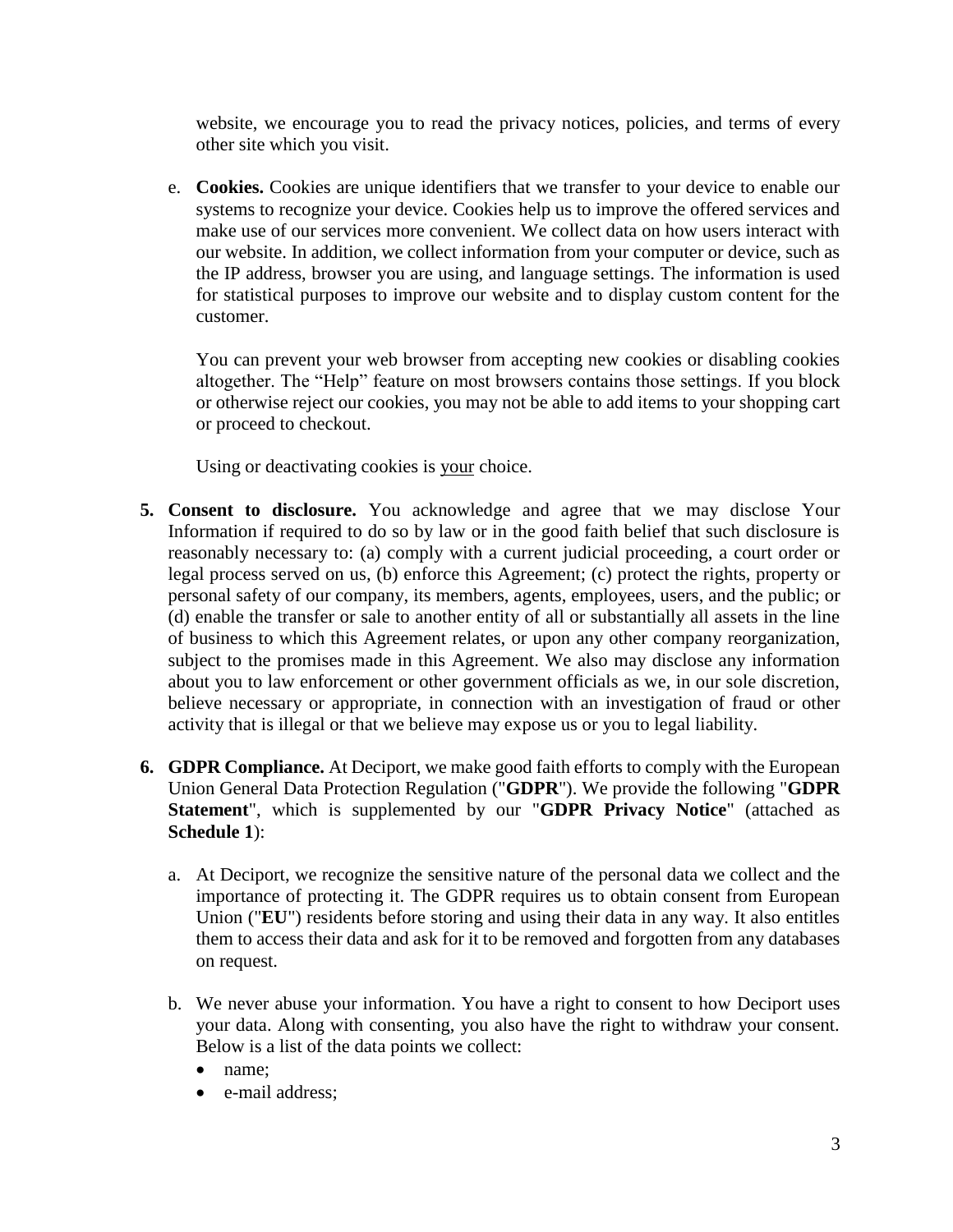- street address:
- phone number;
- order details and history;
- other information regarding your travel plans and activities required to provide you with our Services.
- c. Below is a list of ways in which we may use your data, list of your privileges and how you can exercise these privileges and rights included with GDPR:
- d. Your data is used for processing your orders, providing our Services, marketing e-mails such as newsletters or informational updates about Deciport and our special offers.
- e. Your data is stored for an indefinite matter of time if you do not notify us with your request to remove it via the methods described below. In the case that we try to contact you and your e-mail address is no longer viable, your information will be declared inactive and we will not continue to attempt contact. If your contact information is updated with viable information, our records will be declared active as long as you have not exercised your right to revoke consent or be forgotten.
- f. Under GDPR, you have the right to ask for all the data collected on you. Your data is stored in a secure database. It will take up to 72 hours to retrieve and send you collected data. The data will be provided in the form on a spreadsheet and sent via e-mail.
- g. Your right to be forgotten refers to your right to have your information wiped from our database. If you wish for your information to be removed please email us at contact@deciport.com and we will confirm your information is removed via e-mail within 72 hours.
- h. If you wish to submit a formal complaint against how your data is being used, collected, or stored by us, contact us at contact@deciport.com .
- i. If you have consented to receive messages from us and need to revoke that consent, please contact us at contact@deciport.com and we will update our records and ensure your data is not stored. We will confirm your withdrawal via personal e-mail within 72 hours.
- **7. Indemnity.** Except to the extent prohibited under applicable law, you agree to defend, indemnify, and hold us, our agents, employees, consultants, affiliates, subsidiaries, and third-party partners harmless from and against all claims, losses, costs, and expenses (including attorneys' fees) arising out of (a) your use of, or activities in connection with, our Services or (b) any breach of your representations and warranties or this Agreement or the documents it incorporates by party.
- **8. Release.** You acknowledge and agree that we are not responsible for and make no representations or warranties regarding the Services or your usage of the Services. You hereby release us, our officers, employees, agents, and successors from claims, demands,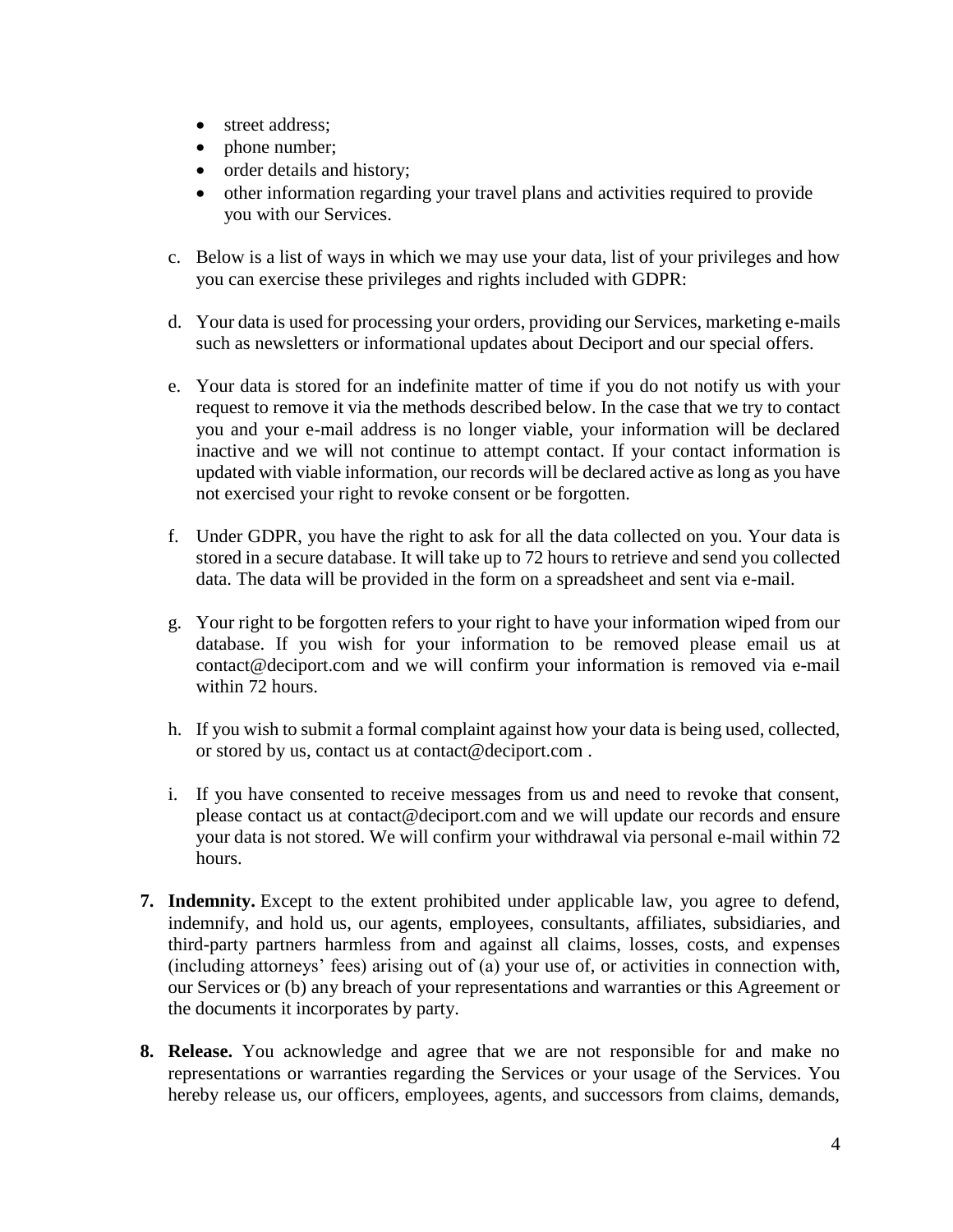any and all losses, damages, rights, claims, and actions of any kind including, without limitation, personal injuries, death, and property damage, that is either directly or indirectly related to or arises from your use of our Services, including but not limited to disputes between you and other third party.

If any such dispute is adjudicated under laws which may limit a general release of this nature, or you are able to claim the protection of these laws in any way, you agree to waive these protections under these laws to such an extent such a waiver is legally possible, or you agree that the foregoing limitation shall be amended to the maximum extent legally permissible to affect the intent of this section, which is to limit our liability arising from your usage of the Services.

## **9. Warranties and liability.**

a. **Disclaimer of warranties.** ALL SERVICES, INFORMATION, AND MATERIALS MADE AVAILABLE TO YOU ARE PROVIDED TO YOU "AS IS," WITHOUT ANY EXPRESS REPRESENTATIONS OR WARRANTIES OF ANY KIND, AND WE DISCLAIM ALL STATUTORY OR IMPLIED REPRESENTATIONS, WARRANTIES, TERMS, AND CONDITIONS WITH RESPECT TO THE SERVICES, INFORMATION, AND MATERIALS MADE AVAILABLE TO YOU, INCLUDING THE REPRESENTATIONS AND WARRANTIES OF SATISFACTORY QUALITY, MERCHANTABILITY, FITNESS FOR A PARTICULAR PURPOSE, NON-INFRINGEMENT, AND TITLE.

WE MAKE OUR BEST EFFORT TO PROVIDE YOU WITH COMPLETE AND CORRECT INFORMATION, BUT WE MAKE NO REPRESENTATION OR WARRANTY THAT THE SERVICES WILL BE ACCURATE, COMPLETE, OR ERROR-FREE, AND YOU HEREBY AGREE THAT IT IS YOUR SOLE RESPONSIBILITY TO MAKE YOUR OWN DECISIONS AND TAKE YOUR OWN ACTIONS.

YOU AGREE THAT YOU MUST EVALUATE, AND THAT YOU BEAR ALL RISKS ASSOCIATED WITH THE USE OF THE SERVICES. WE DISCLAIM ANY WARRANTIES REGARDING THE SECURITY, RELIABILITY, TIMELINESS, AND PERFORMANCE OF THE SERVICES. NO ADVICE OR INFORMATION (ORAL OR WRITTEN) OBTAINED BY YOU FROM US SHALL CREATE ANY WARRANTY. WE DISCLAIM ALL LIABILITY, REGARDLESS OF THE FORM OF ACTION, FOR THE ACTS OR OMISSIONS OF OTHER PARTIES (INCLUDING UNAUTHORIZED PARTIES, OR "HACKERS").

SERVICES ARE NOT INTENDED TO BE USED FOR TRAVEL AND BUSINESS OPERATIONS IN AREAS CONSIDERED TO BE "HOSTILE ENVIRONMENTS," SUCH AS WAR ZONES, REGIONS THAT SUFFER FROM KNOWN AND SIGNIFICANT CRIME RATES, SIGNIFICANT POLITICAL VIOLENCE OR UNREST CENTERED SPECIFICALLY ON YOUR INTENDED DESTINATION, SIGNIFICANT DIRECT THREATS OF NARCOTICS-RELATED TERRORISM, A HIGH FREQUENCY OF KIDNAPPING FOR RANSOM (KFR), OR REGIONS RECENTLY HIT BY CATASTROPHIC EVENTS (EARTHQUAKE, TSUNAMI, HURRICANE, ETC.).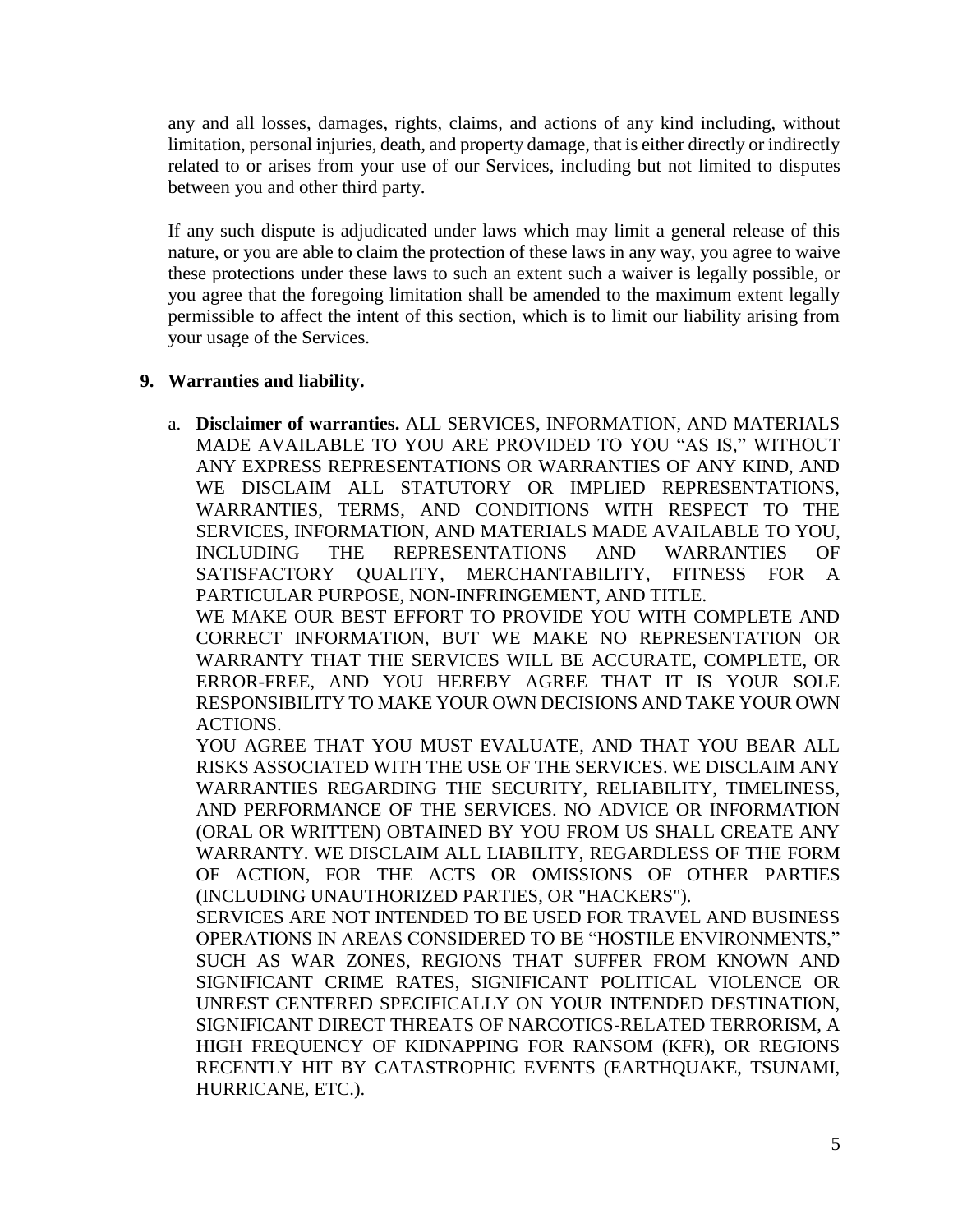b. **Limitation of liability.** YOU UNDERSTAND AND AGREE THAT YOU USE THE SERVICES AT YOUR OWN DISCRETION AND RISK, AS RECOMMENDATIONS AND SUGGESTIONS ONLY, AND THAT YOU WILL BE SOLELY RESPONSIBLE FOR ANY DEATH OR INJURY SUFFERED BY YOU OR ANY THIRD PERSONS IN RELATION TO USE OF THE SERVICES, OR FOR ANY DAMAGE TO OR LOSS OF YOUR PROPERTY IN RELATION TO USE OF THE SERVICES.WE WILL NOT BE LIABLE FOR ANY INDIRECT, INCIDENTAL, CONSEQUENTIAL, SPECIAL, EXEMPLARY, OR PUNITIVE DAMAGES OF ANY KIND IN CONNECTION WITH OUR SERVICES, NOR FOR ANY DAMAGES FOR LOSS OF PROFITS, GOODWILL, LOSS OF USE, LOSS OF DATA, LOSS OF OTHER INTANGIBLES IN CONNECTION WITH YOUR USE OF THE SERVICES, OR UNAUTHORIZED INTERCEPTION OF ANY OF YOUR INFORMATION BY THIRD PARTIES.

FURTHER, WE WILL NOT BE LIABLE FOR DAMAGES OF ANY KIND RESULTING FROM YOUR USE OF THE SERVICES. YOUR SOLE AND EXCLUSIVE REMEDY FOR DISSATISFACTION WITH THE SERVICES IS TO STOP USING THE SERVICES.

OUR MAXIMUM LIABILITY FOR ALL DAMAGES, LOSSES, AND CAUSES OF ACTION, WHETHER IN CONTRACT, TORT (INCLUDING, WITHOUT LIMITATION, NEGLIGENCE), OR OTHERWISE SHALL BE THE TOTAL AMOUNT, IF ANY, PAID BY YOU TO US FOR THE SERVICES.

c. **Exclusions.** It is possible that applicable law may not allow for limitations on certain implied warranties or exclusions or limitations of certain damages; solely to the extent that such law applies to you, some or all of the above disclaimers, exclusions, or limitations may not apply to you, and you may have additional rights. If applicable law prohibits the limitation or exclusion of a party's liability with respect to death or personal injury caused by such party's negligence, fraud, or any other matter, then such party's liability will not be limited or excluded to the extent of such prohibition under such applicable law.

#### **10. Dispute resolution.**

a. **Process.** The parties will attempt in good faith to resolve through negotiation any dispute, claim or controversy arising out of or relating to this Agreement including the documents it incorporates by reference, your use of the Services, Your Information, or your violation of any law or the rights of a third party. In the event that the dispute, claim, or controversy is not resolved by these negotiations, the matter will be submitted to Judicial Arbitration and Mediation Services, Inc. (a.k.a. "**JAMS**"), or its successor, for mediation pursuant to Section  $10(c)$ , and if the matter is not resolved through mediation, then it shall be submitted to JAMS, or its successor, for final and binding arbitration pursuant to Section 10(d). Nonetheless, legal action taken by us to collect any fees and/or recover damages for, or obtain an injunction relating to the Services and/or intellectual property shall not be submitted to mediation or arbitration except as otherwise agreed to in writing by us.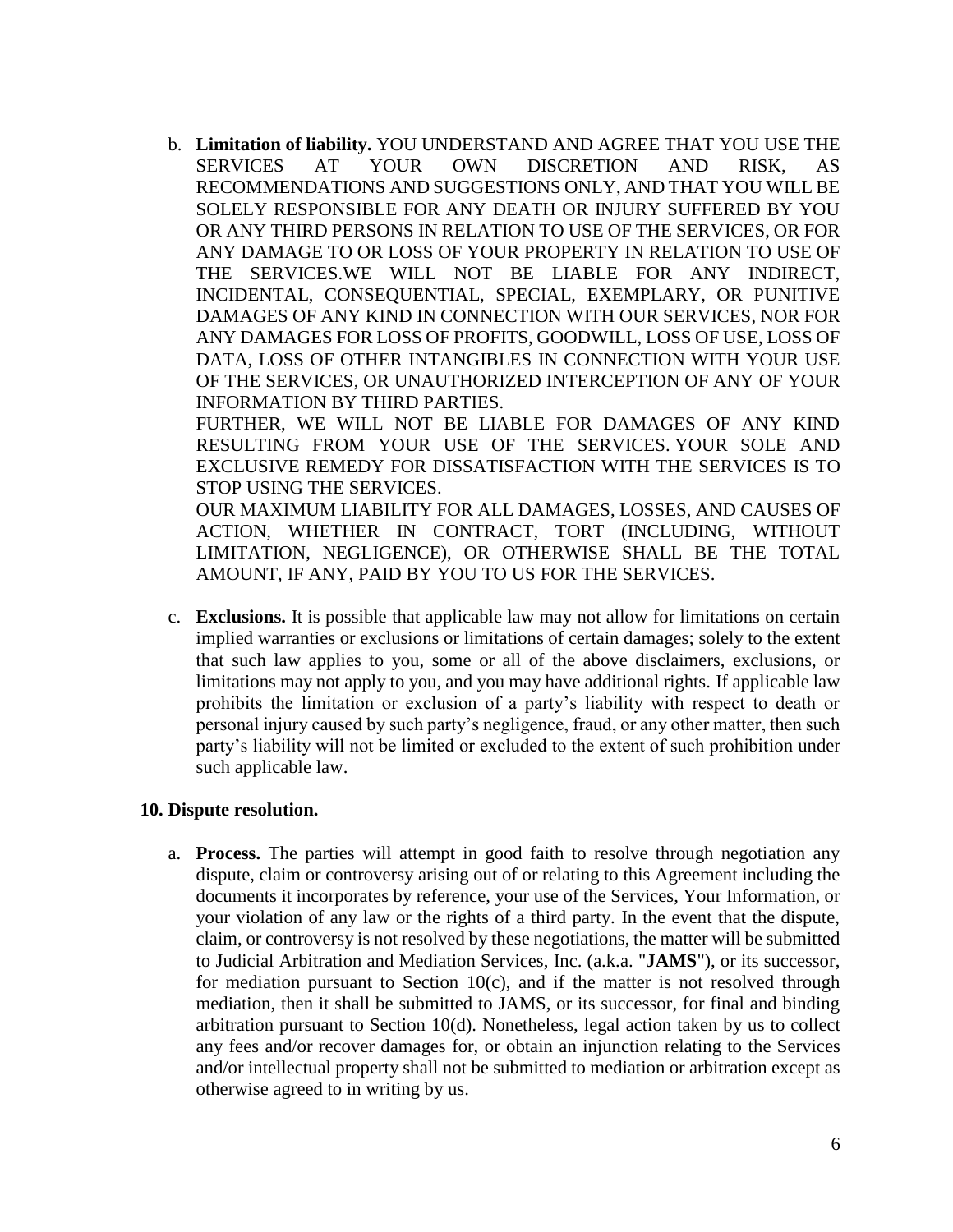- b. **Negotiation.** Either party may initiate negotiations by providing written notice in letter form to the other party, setting forth the subject of the dispute and the relief requested. The recipient of such notice will respond in writing within fifteen (15) business days with a statement of its position on and recommended solution to the dispute. If the dispute is not resolved by this exchange of correspondence, then representatives of each party with full settlement authority will meet in person or otherwise at a mutually agreeable time and place within thirty (30) business days of the date of the initial notice in order to exchange relevant information and perspectives, and to attempt to resolve the dispute.
- c. **Mediation.** Either party may commence mediation by providing to JAMS and the other party a written request for mediation, setting forth the subject of the dispute and the relief requested. The parties will cooperate with JAMS and with one another in selecting a mediator from JAMS' panel of neutrals, and in scheduling the mediation proceedings. The parties agree that they will participate in the mediation in good faith. All offers, promises, conduct and statements, whether oral or written, made in the course of the mediation by any of the parties, their agents, employees, experts and attorneys, and by the mediator or any JAMS employees, are confidential, privileged, and inadmissible for any purpose, including impeachment, in any arbitration or other proceeding involving the parties, provided that evidence that is otherwise admissible or discoverable shall not be rendered inadmissible or non-discoverable as a result of its use in the mediation. Either party may initiate arbitration with respect to the matters submitted to mediation by filing a written demand for arbitration at any time following the initial mediation session or forty-five (45) days after the date of filing the written request for mediation, whichever occurs first. The mediation may continue after the commencement of arbitration if the parties so desire. Unless otherwise agreed by the parties, the mediator shall be disqualified from serving as arbitrator in the case.
- d. **Arbitration.** The parties agree that any and all disputes, claims or controversies arising out of or relating to this Agreement that are not resolved by their mutual agreement by negotiation or mediation under Sections 10(b) and 10(c) shall be submitted to final and binding arbitration before JAMS, or its successor, pursuant to the United States Arbitration Act, 9 U.S.C. Sec. 1 et seq. Either party may commence the arbitration process called for in this Agreement by filing a written demand for arbitration with JAMS, with a copy to the other party. The arbitration will be conducted in accordance with the provisions of JAMS' Streamlined Arbitration Rules and Procedures in effect at the time of filing of the demand for arbitration. The parties will cooperate with JAMS and with one another in selecting an arbitrator from JAMS' panel of neutrals, and in scheduling the arbitration proceedings. The parties covenant that they will participate in the arbitration in good faith, and that they will share equally in its costs.
- e. **Enforcement.** The provisions of Sections  $10(c)$  and  $10(d)$  may be enforced by any Court of competent jurisdiction, and the party seeking enforcement shall be entitled to an award of all costs, fees and expenses, including attorneys' fees, to be paid by the party against whom enforcement is ordered.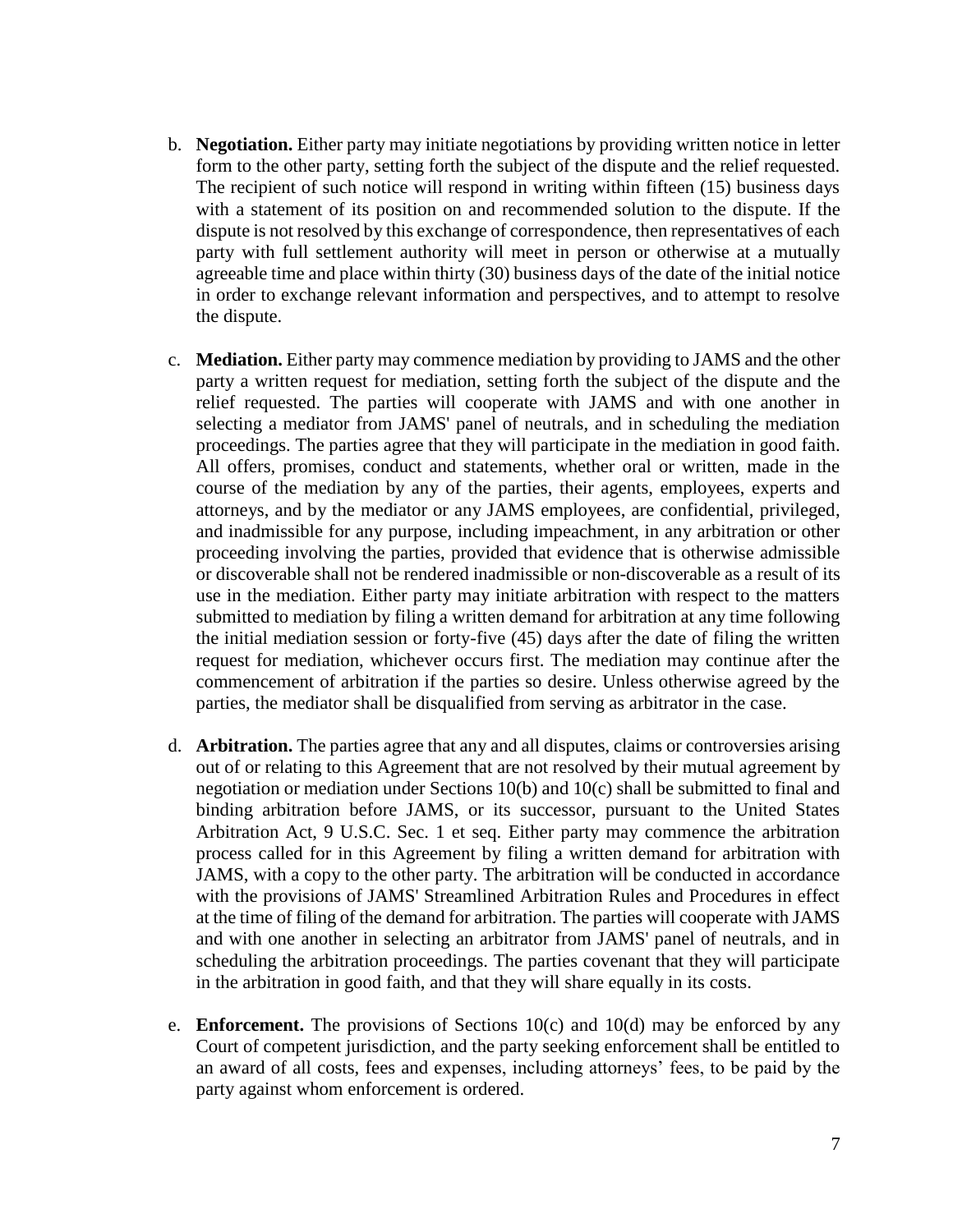- f. **Notice; waiver.** You agree that, except as otherwise specified in Section 10(a), all disputes, claims or controversies arising out of or relating to this Agreement will be decided by negotiation, neutral mediation and/or neutral arbitration. Also, by agreeing to this Agreement you are giving up your judicial rights to discovery and appeal except to the extent that they are specifically provided for under this Agreement. If you refuse to submit to arbitration after agreeing to this provision, you may be compelled to arbitrate under federal or state law. Your agreement to this arbitration provision is voluntary.
- g. **Class Action.** You agree that any dispute resolution proceedings will be conducted only on an individual basis and not in a class, consolidated or representative action. This will preclude you from bringing any class, collective, or representative action against us, and also preclude you from participating in or recovering relief under any current or future class, collective, consolidated, or representative action brought against us by someone else.
- **11. Termination.** This Agreement is effective until terminated. You agree that we may terminate our Services under this Agreement at any time, without prior notice; and you acknowledge and agree that we may immediately delete your account and all information and files related to your account. You agree not to bring claims against us with respect to such termination. We shall not be liable for any termination of your access to our Services and we shall not be required to make any information or files available to you after any such termination (except as may be required under mandatory applicable law). We may take steps that we believe are appropriate to enforce or verify compliance with any part of this Agreement (including our right to cooperate with any legal process). Sections 7, 9, 10(g), and 13(e) shall survive any expiration or termination of this Agreement.
- **12. Trademarks; copyrights; proprietary rights.** Our trademarks, service marks and other logos, products, and service names, are trademarks of our company ("**Proprietary Rights**"). Except as otherwise permitted by law, you agree not to display or use in any manner the Proprietary Rights without our prior written consent. All of the trademarks and service marks not owned by us are the property of their respective owners. You may not use our Proprietary Rights in connection with any product or service that is not ours, or in any manner that is likely to cause confusion. Except as expressly authorized in advance by us, you agree not to reproduce, modify, rent, lease, loan, sell, distribute, or create derivative works based on all or any part of our Website or products.

Our Services consist of documents, reports, and communications intended to be used by you and your affiliates alone. We claim our work products as our intellectual property and we grant you a license to use it for your own personal and commercial purposes in consideration of payment and other value exchanged between you and us. You agree not to further distribute or sell information or work products provided by us without our prior consent.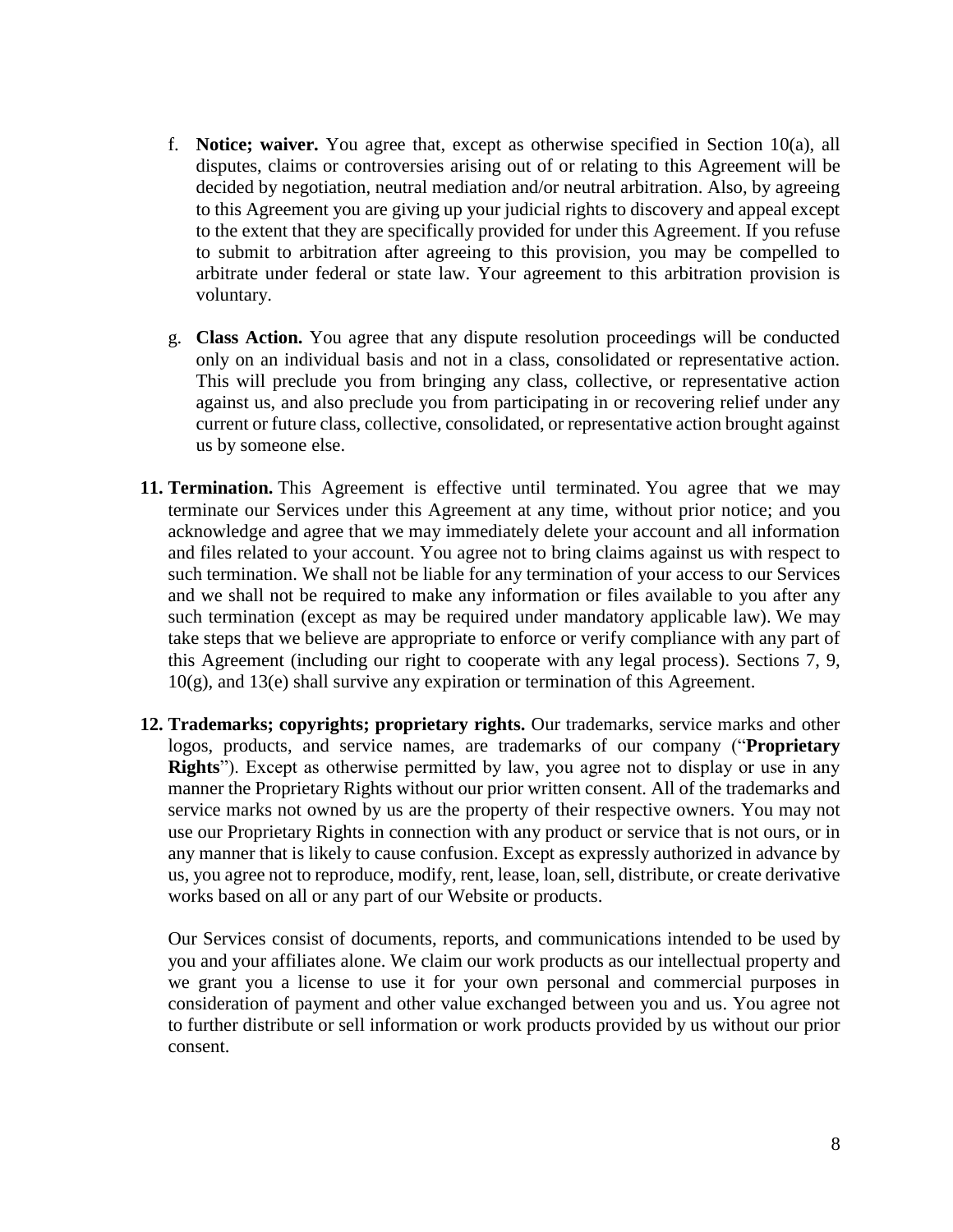You hereby acknowledge that any and all (i) suggestions for correction, change and modification to our Services and other feedback (including but not limited to quotations of written or oral feedback), information and reports provided to us by you (collectively "**Feedback**"), and (ii) improvements, updates, modifications, or enhancements, whether made, created, or developed by us or otherwise relating to our Services based on Feedback or otherwise (collectively, "**Update**"), are and will remain the property of us. You acknowledge and expressly agree that any contribution of Feedback does not and will not give or grant you any right, title or interest in Deciport or in any such Feedback or Update. All Feedback and Update become our sole and exclusive property.

#### **13. General Terms.**

- a. **Entire Agreement.** This Agreement hereby incorporates by this reference any additional terms agreed to (including, without limitation, our Privacy Policy) and, except as otherwise expressly stated herein, this Agreement is the entire agreement between you and us relating to the subject matter herein and supersedes any and all prior or contemporaneous written or oral agreements or understandings between you and us relating to such subject matter.
- b. **No agency.** No agency, partnership, joint venture, employee-employer, or franchiserfranchisee relationship between you and us is intended or created by this Agreement.
- c. **Governing law.** You hereby agree that this Agreement (and any claim or dispute arising in connection with this Agreement or your use of the Services) is governed by and shall be construed in accordance with the laws of the State of New York, without regard to its principles of conflicts of law, and you consent to the exclusive jurisdiction of the federal and state courts located in State of New York, and waive any jurisdictional, venue, or inconvenient forum objections thereto.
- d. **Assignment.** You agree that this Agreement, all rights herein, and all incorporated agreements may be automatically assigned by us, in our sole discretion, to one or more third parties in the event of a merger, acquisition, corporate reorganization, sale of all or substantially all of our assets, or similar transaction. You may not assign, transfer, or sublicense any or all of your rights or obligations under this Agreement without our express prior written consent.
- e. **No waiver.** Our failure to exercise or enforce any right or provision of this Agreement shall not constitute a waiver of such right or provision and does not waive our right to act with respect to subsequent or similar breaches.
- f. **Severance.** If any provision of this Agreement is found to be invalid by a court of competent jurisdiction, you and us nevertheless agree that the court should endeavor to give effect to the parties' intentions as reflected in the provision, and that the other provisions of this Agreement will remain in full force and effect.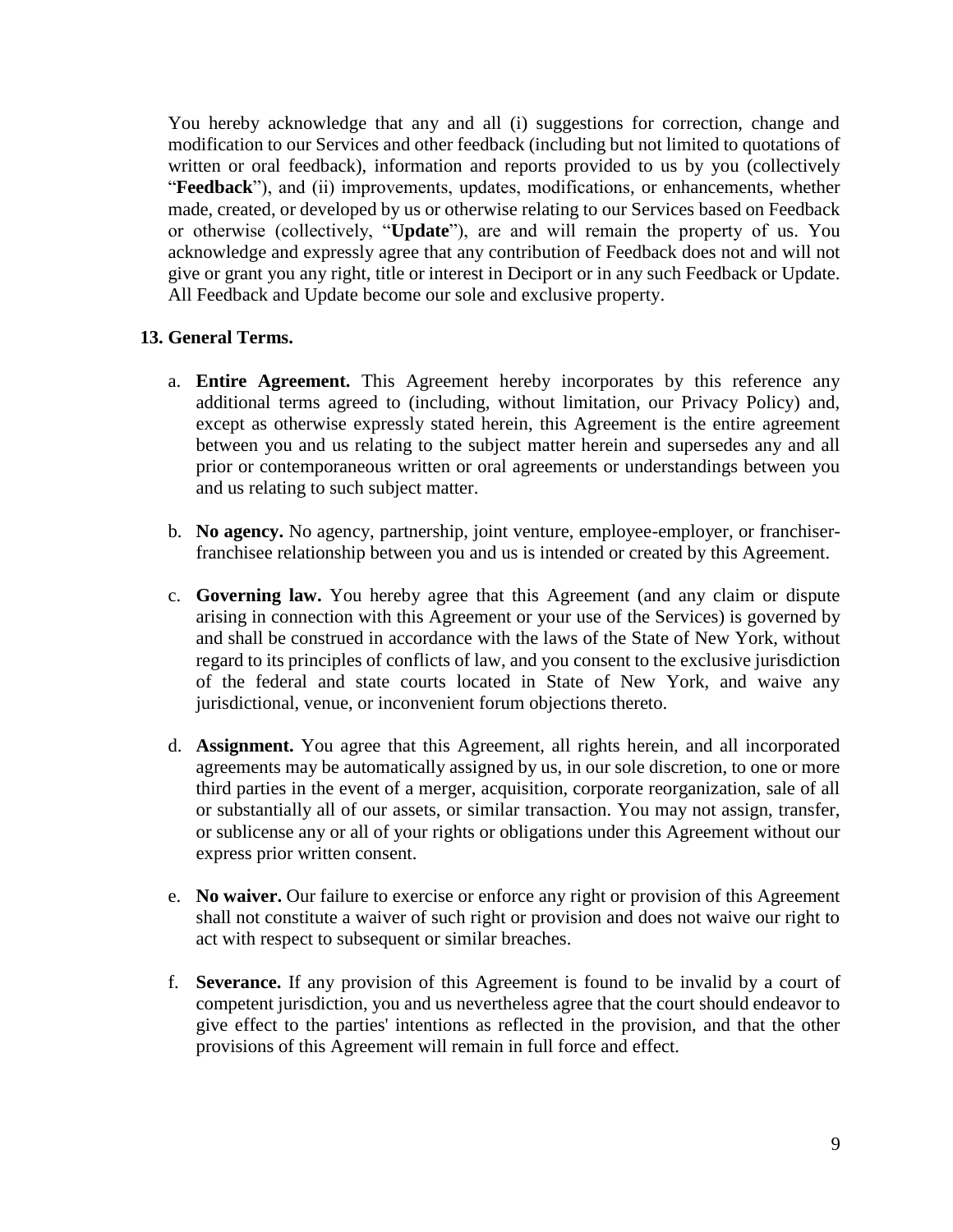- g. **Limitation.** You and us each agree that regardless of any statute or law to the contrary, any claim or cause of action arising out of or related to the use of the Services or this Agreement must be filed within one (1) year after the claim or cause of action arose or be forever barred.
- h. **Titles.** The section titles in this Agreement are for convenience only and have no legal or contractual effect.
- i. **Information or complaints.** If you have a question or a complaint regarding the Services, please feel free to contact us via e-mail at contact@deciport.com. E-mail communications are not necessarily secure, so please do not include sensitive information in any e-mail to us.
- **14. ADA Compliance, Disabilities, Accessibility.** We attempt to make our information accessible to all individuals. If you use special adaptive equipment and encounter problems when using our Website, please report them using the following contact information: contact@deciport.com. We will let you know if the information is available in an alternate format. We strive to meet World Wide Web Consortium (W3C) Recommendations and other web industry standards, specifically conforming to HTML 5, CSS Level 3, WAI-ARIA, and the U.S. Access Board's Section 508 guidelines.

We are committed to making our Website and Services available to as many people as possible and make every effort to ensure our communications are accessible to those with special needs, including those with visual, hearing, cognitive, and motor impairments.

If you come across a page you find difficult to use, please contact us at contact@deciport.com.

All materials © 2018 **Deciport LLC**, unless otherwise noted. All rights reserved.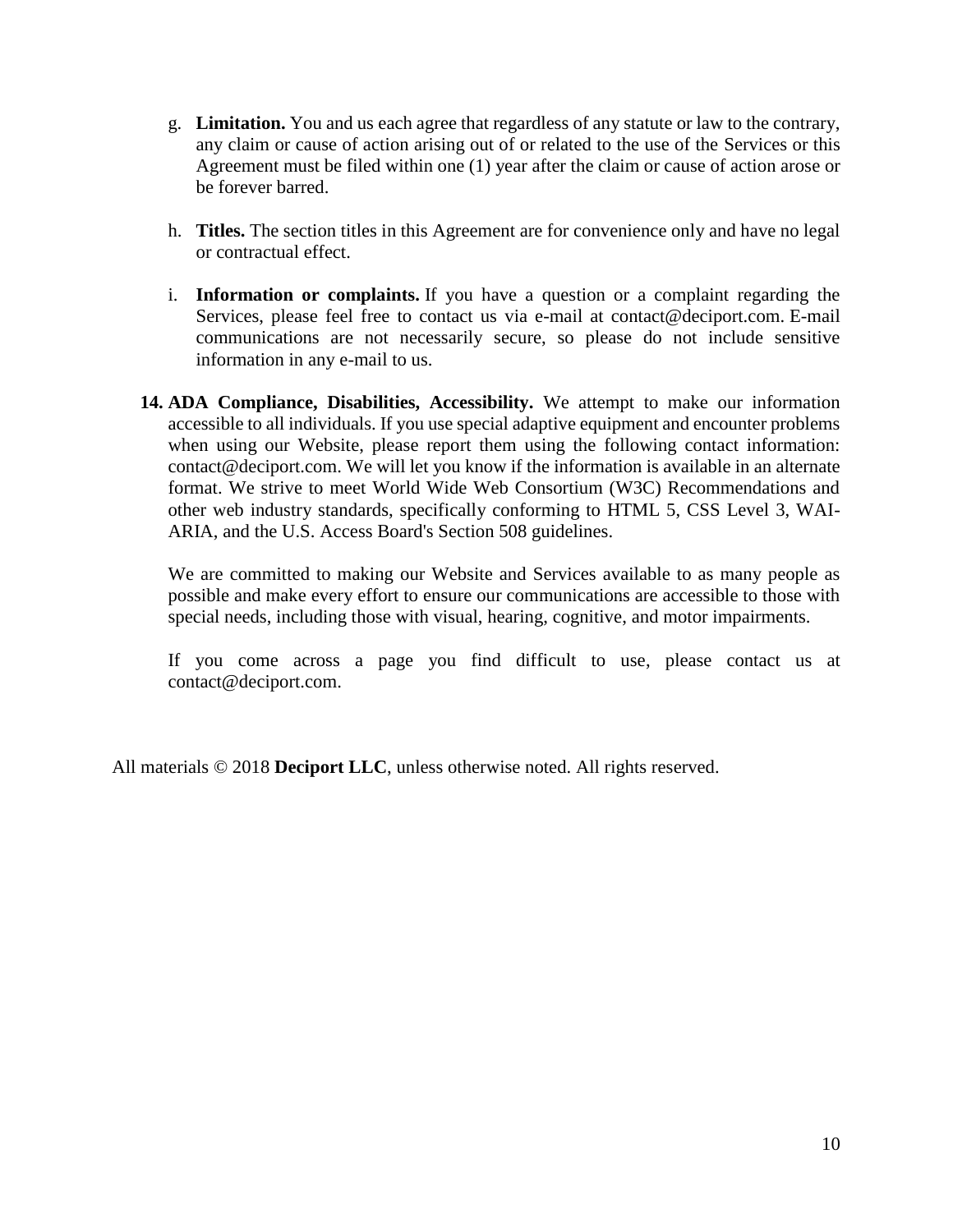# **Schedule 1**

## **GDPR Privacy Notice**

#### 1. **Purpose of this notice**

This Privacy Notice provides mandatory information as required under Articles 13 and 14 of the European General Data Protection Regulation (GDPR) regarding the transparency of personal data processing. Definitions of certain terms within this notice are explained in the "Definitions" section below.

## 2. **The Data Controller for Personal Data**

Deciport is the Data Controller of your personal data stored by us. Our marketing and IT department employees, as Data Processors acting on the instructions of the Data Controller under a written contract with it, will subsequently use that personal data to facilitate providing its services. It is this contract which forms the 'Legal Basis' for the processing of personal data carried out by Deciport in these circumstances.

Deciport will also become a Data Controller if it collects additional personal data directly from a Data Subject. In these circumstances Deciport will be acting under a 'Legitimate Interest' to legally process the data for the management of software developer services for the Data Subject and to fulfill the contractual requirements for its Client. Deciport also acts as a Data Controller for any personal data held regarding its own employees, and legally processes this data under its Contract of Employment with those Data Subjects.

## 3. **Your Rights**

As a Data Subject you have rights under the GDPR. These rights can be seen below. Deciport will always fully respect your rights regarding the processing of your personal data and has provided below the details of the person to contact if you have any concerns or questions regarding how we process your data, or if you wish to exercise any rights you have under the GDPR.

#### 4. **Contact Details**

The identity and contact details for the Data Protection Officer within Deciport are: Marcus Aupuni, Deciport LLC, Corner Hutson & Eyre Streets, Blake Building, Suite 208 Belize City, Belize.

#### 5. **Data Protection Principles**

Deciport has adopted the following principles to govern its collection and processing of Personal Data:

• Personal Data shall be processed lawfully, fairly, and in a transparent manner.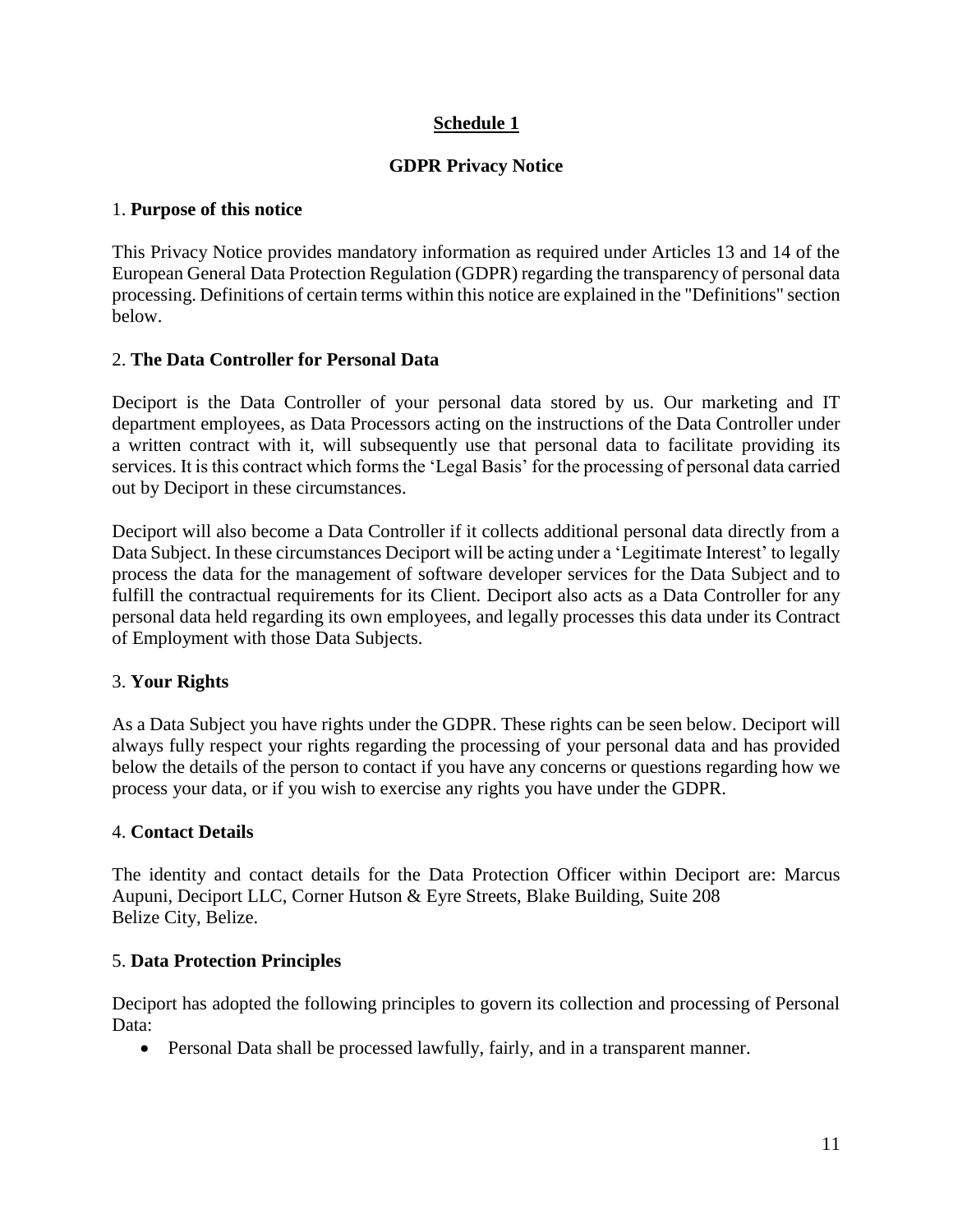- The Personal Data collected will only be that specifically required to fulfill Deciport Services. Such data may be collected directly from the Data Subject. Such data will only be processed for that purpose.
- Personal Data shall only be retained for as long as it is required to fulfill contractual requirements, or to provide statistics to Deciport.
- Personal Data shall be adequate, relevant, and limited to what is necessary in relation to the purposes for which they are collected and/or processed. Personal Data shall be accurate and, where necessary, kept up to date.
- The Data Subject has the right to request from Deciport access to and rectification or erasure of their personal data, to object to or request restriction of processing concerning the data, or to the right to data portability. In each case such a request must be put in writing.
- The Data Subject has the right to make a complaint directly to a supervisory authority within their own country. Deciport's Data Protection compliance is supervised by: Marcus Aupuni, Deciport LLC, Corner Hutson & Eyre Streets, Blake Building, Suite 208, Belize City, Belize.
- Personal Data shall only be processed based on the legal basis explained in this Notice, except where such interests are overridden by the fundamental rights and freedoms of the Data Subject which will always take precedent. If the Data Subject has provided specific additional Consent to the processing, then such consent may be withdrawn at any time (but may then result in an inability to fulfill Deciport's Services).
- Deciport will not use personal data for any monitoring or profiling activity or process and will not adopt any automated decision-making processes.

# 6. **Transfers to Third Parties**

To fulfill the Services for a Data Subject it will in some cases be necessary to process personal data via a third party. Personal Data shall only be transferred to, or processed by, third-party companies where such companies are necessary for the fulfillment of the Services.

If you are using our Services from outside the United States, please be aware that you may be sending information (including Personal Data) to the United States where our servers are located. That information may then be transferred within the United States or back out of the United States to other countries outside of your country of residence, depending on the type of information and how it is stored by us. Those countries (including the United States) may not necessarily have data protection laws as comprehensive or protective as those in your country of residence; however, our collection, storage, and use of your Personal Data will at all times continue to be governed by this Privacy Notice and our Privacy Policy.

All internal group transfers of Personal Data shall be subject to written agreements under the Company's Intra Group Data Transfer Agreement (IGDTA) for internal Data transfers which are based on Standard Contractual Clauses recognized by the European Data Protection Authority.

## 7. **Definitions**

Personal Data (Article 4 of the GDPR): 'personal data' means any information relating to an identified or identifiable natural person ('data subject'); an identifiable natural person is one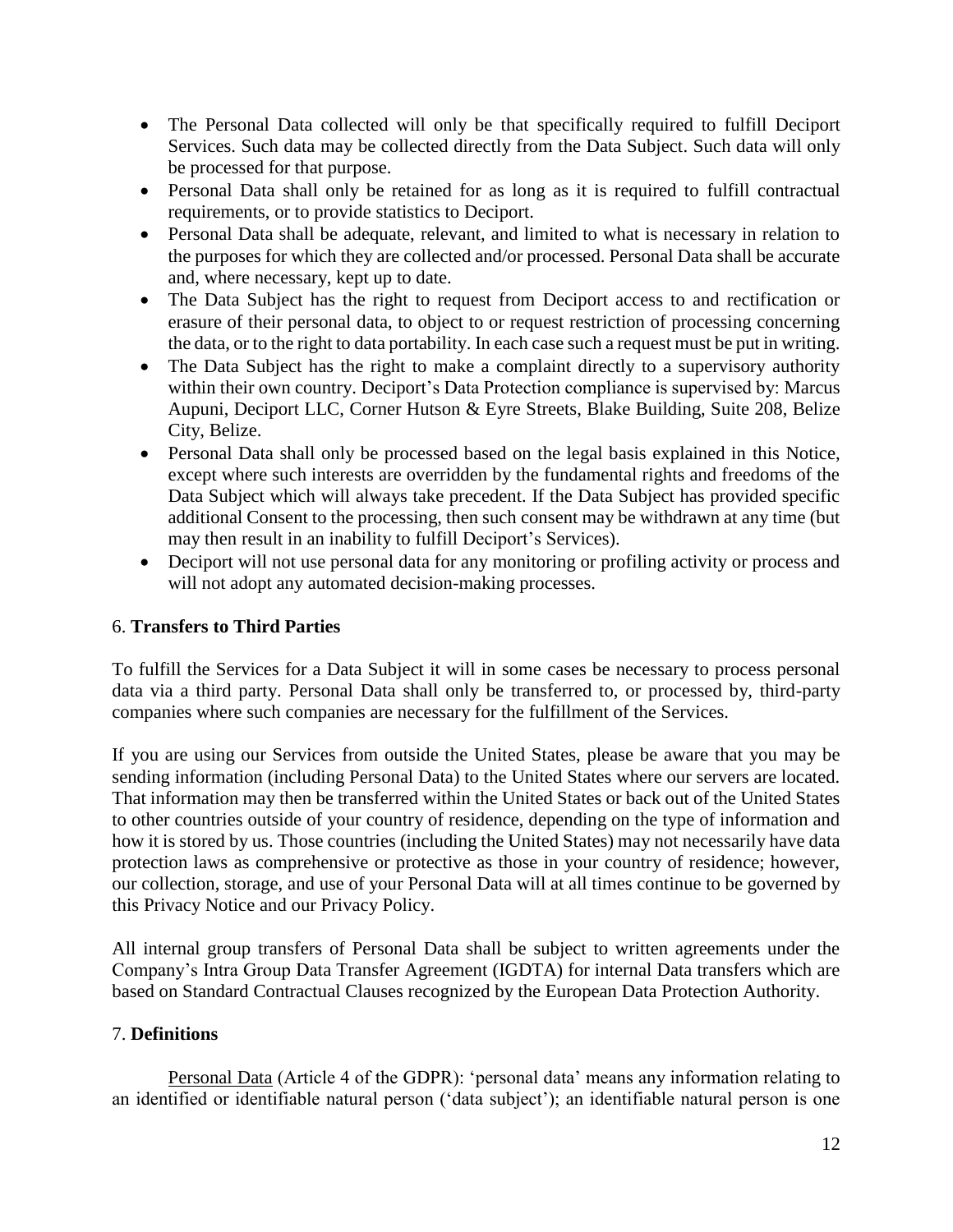who can be identified, directly or indirectly, in particular by reference to an identifier such as a name, an identification number, location data, an online identifier or to one or more factors specific to the physical, physiological, genetic, mental, economic, cultural or social identity of that natural person.

Processing (Article 4 of the GDPR): means any operation or set of operations which is performed upon personal data or sets of personal data, whether or not by automated means, such as collection, recording, organization, structuring, storage, adaptation or alteration, retrieval, consultation, use, disclosure by transmission, dissemination or otherwise making available, alignment or combination, erasure or destruction.

Legal Basis for Processing (Article 6 of the GDPR): At least one of these must apply whenever personal data is processed:

• Consent: the individual has given clear consent for the processing of their personal data for a specific purpose.

• Contract: the processing is necessary for compliance with a contract.

Legal obligation: the processing is necessary to comply with the law (not including contractual obligations).

• Vital interests: the processing is necessary to protect someone's life.

Public task: the processing is necessary to perform a task in the public interest, and the task or function has a clear basis in law.

Legitimate interests: the processing is necessary for the legitimate interests of the Data Controller unless there is a good reason to protect the individual's personal data which overrides those legitimate interests.

Data Controller (Article 4 of the GDPR): this means the person or company that determines the purposes and the means of processing personal data.

Data Processor (Article 4 of the GDPR): means a natural or legal person, public authority, agency or any other body which processes personal data on behalf of the controller.

Data Subject Rights (Chapter 3 of the GDPR) each Data Subject has eight rights. These are:

The right to be informed; This means anyone processing your personal data must make clear what they are processing, why, and who else the data may be passed to.

The right of access; this is your right to see what data is held about you by a Data Controller.

The right to rectification; the right to have your data corrected or amended if what is held is incorrect in some way.

The right to erasure; under certain circumstances you can ask for your personal data to be deleted. This is also called 'the Right to be Forgotten'. This would apply if the personal data is no longer required for the purposes it was collected for, or your consent for the processing of that data has been withdrawn, or the personal data has been unlawfully processed.